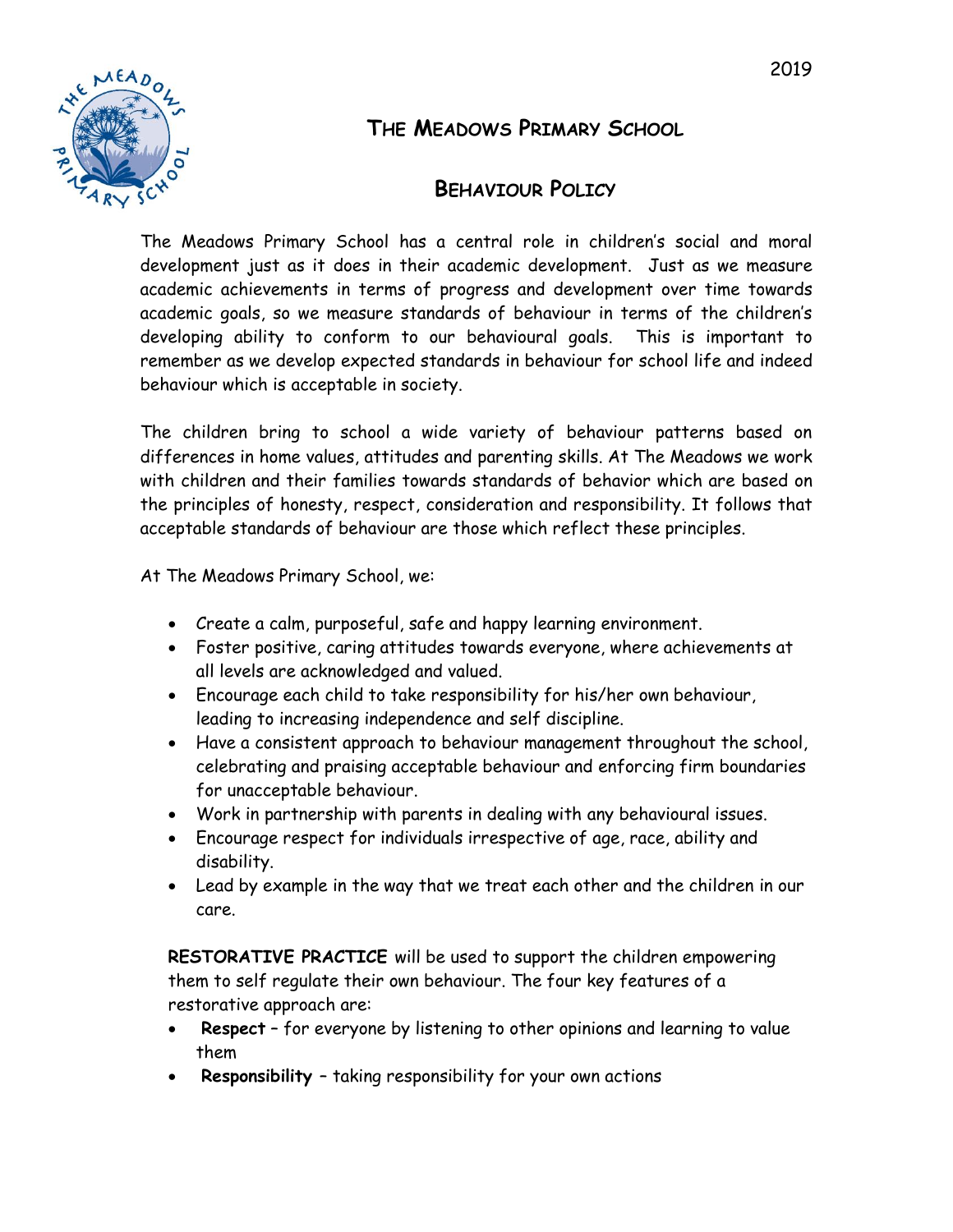- **Repair** developing skills to identify solutions that repair harm and ensure behaviours are not repeated.
- **Reintegration** working through a structured, supportive process that solves the problem and allows children to remain in class whilst achieving all of the above.

#### **THE CURRICULUM AND LEARNING**

We believe that an appropriately structured curriculum and effective learning contribute to good behaviour. Thorough planning for the needs of individual pupils, the active involvement of pupils in their own learning and structured feedback all help to avoid alienation and disaffection which can lie at the root of poor behaviour.

Lessons should have clear learning intentions, understood by the pupils and differentiated to meet their needs. Marking and assessment should be used as supportive activities providing feedback to the children on their progress and achievements, and as a signal that the children's efforts are valued and that progress matters.

#### **CLASSROOM MANAGEMENT**

Classroom management and teaching methods have an important influence on children's behaviour. The classroom environment gives clear messages to the children about the extent to which they and their efforts are valued. Relationships between teacher and children, strategies for encouraging good behaviour, arrangements of furniture, access to resources and classroom displays have a bearing on the way children behave. Classrooms should be organised to develop independence and personal initiative. Classrooms should be arranged to provide an environment conducive to on task behaviour. Materials and resources should be arranged to aid accessibility and reduce disruption. Displays should help develop self esteem through demonstrating the value of every individual's contribution, and overall the classroom should be a welcoming environment.

Teaching methods should encourage enthusiasm and active participation for all. Lessons should aim to develop the skills knowledge and understanding which will enable the children to work and play in cooperation with each other. Praise should be used to encourage good behaviour as well as good work.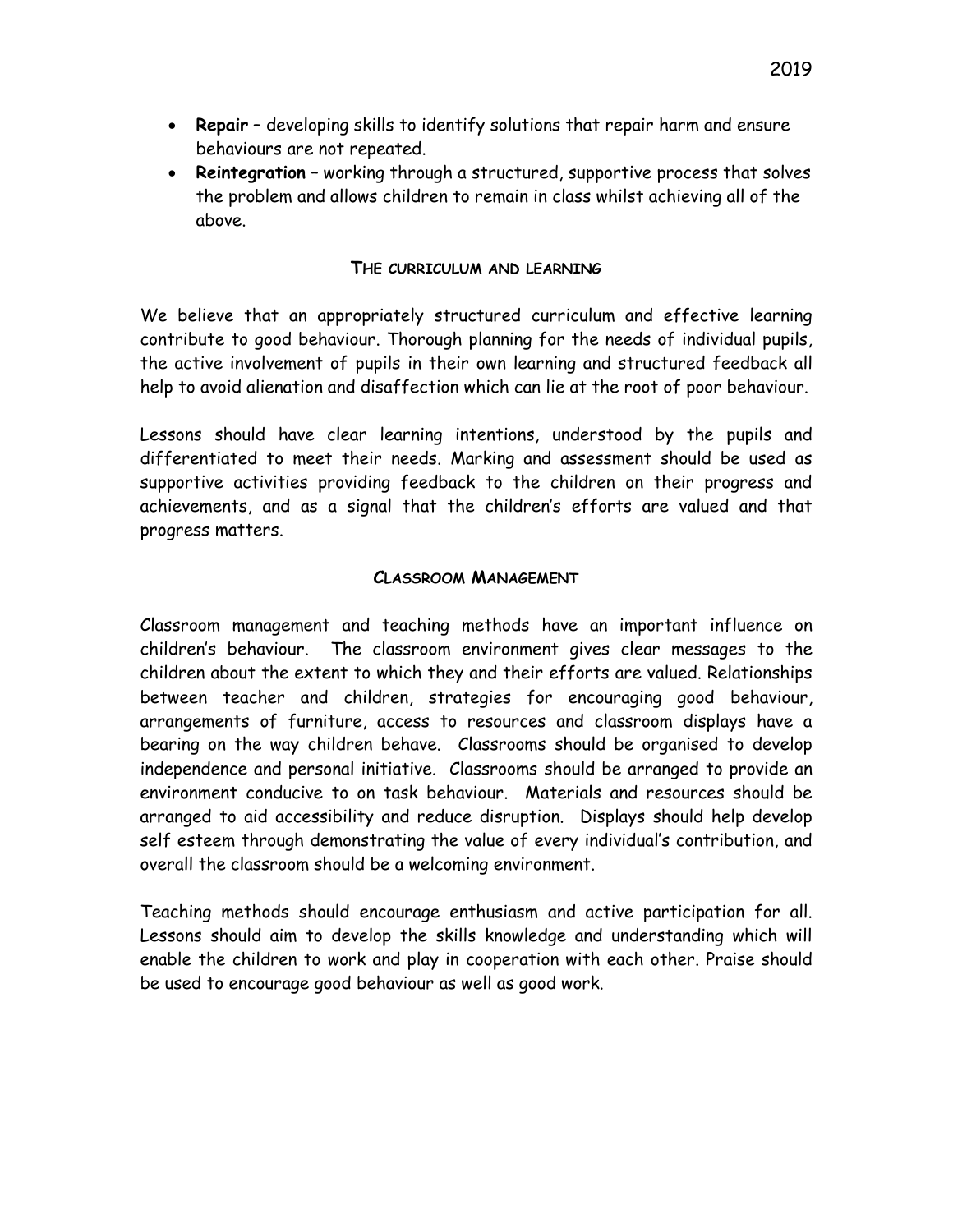Rules and procedures should be designed to make clear to the children how they can achieve acceptable standards of behaviour. Rules and procedures should;

- **Be kept to a necessary minimum**
- **Be positively stated, telling the children what to do rather than what not to do**
- **Actively encourage everyone involved to take part in their own development**
- **Have a clear rationale made explicit to all**
- **Be consistently applied and enforced**
- **Promote the idea that each individual has responsibilities towards the whole school**

Whenever possible and consistently throughout school Restorative Circles will be used as a framework to deal with conflict and other harmful behaviours.

**Three basic questions are used: What happened? How did it make you feel? How can you make things better?** A facilitator is used as necessary.

### **SANCTIONS**

Although rewards are essential to the encouragement of good behaviour, there is a need for sanctions to register the disapproval of unacceptable behaviour and to protect the security and the stability of the school community. In an environment where respect is central, loss of respect, or disapproval, is a powerful sanction.

The use of sanctions should be characterised by certain features: -

- **It must be clear why the sanction is being applied.**
- **It must be made clear what changes in behaviour are required to avoid future sanctions.**
- **Group sanctions should be avoided as it breeds resentment.**
- **There should be a clear distinction between minor and major offences.**
- **It should be the behaviour, rather than the person, that is punished.**

Sanctions range from expressions of disapproval, through withdrawal of privileges, Time Out, to referral to the senior leadership team, informing of parents and, ultimately and in the last resort, exclusion (following the LA guidelines). Most instances of poor behaviour are relatively minor and can be adequately dealt with through minor sanctions. It is important that the sanction is not out of proportion to the offence.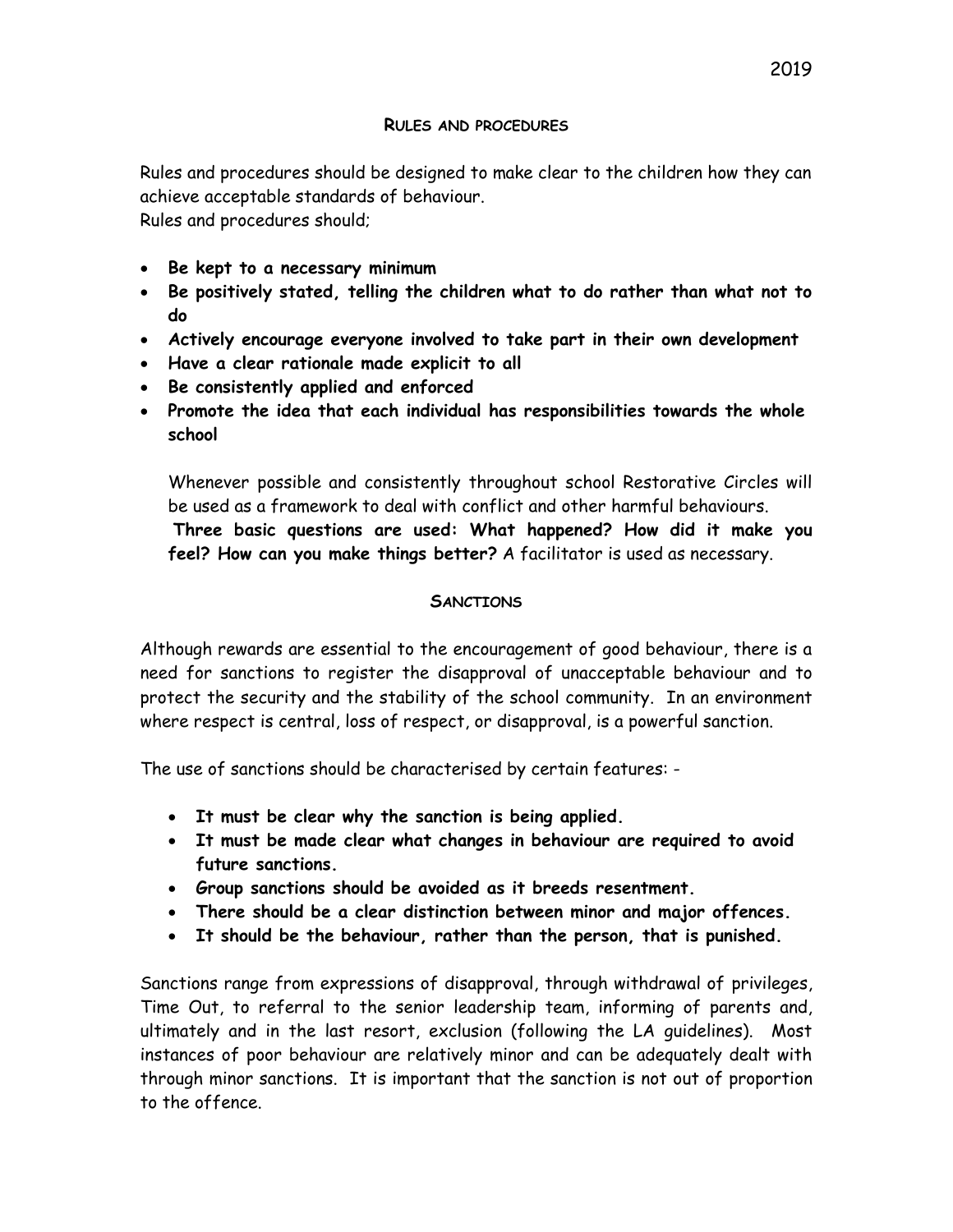The following details rewards available to the children for following the Schools' Code of Conduct:

- Verbal praise; body language (smile, thumbs-up, nod) specific to the child and directed to a rule;
- Individual recognition; stickers; star of the day; stamps; certificates; whole class awards e.g. marble in the jar; extra playtime.
- Celebrations assembly; star of the week; lunchtime awards; playground stars
- Head teacher stickers.
- Head teacher awards; praise letters; attendance awards.
- Parent/teacher consultation, telephone calls, end of year reports recognising good behaviour and attitude to school.
- Roles of responsibility given.

### **All staff should:**

- Follow the rewards and sanctions as written in the policy.
- Make children aware of appropriate behaviour in all situations.
- Use adherence to the Code of Conduct as a measure of good behaviour.
- Be aware of all children's behaviour in class and around school, dealing with every incident appropriately, giving mutual support to colleagues.
- Use and encourage the use of restorative practices between children.
- Work in partnership with parents in dealing with any behavioural issue.
- Inform parents of the victim and perpetrator, in case of serious incidents, as soon as possible, reporting that an incident has occurred and that it has been dealt with/will be dealt with. Recording all serious incidents
- Act as a role model for desired behaviour, treating all adults and children with respect.
- Focus on good behaviour and positive reinforcement to raise self esteem, giving praise for good behaviour and achievements and trying to 'catch the children being good'.
- Display the class code of conducts clearly and mention them frequently.
- Be punctual in collecting classes.
- Escort his/her class around school, ensuring all children are monitored.
- Ensure children are never left unattended.
- Create a calm working atmosphere in the classroom, with access to resources and with well-established routines for clearing up, collecting equipment, transition activities etc.
- Ensure that each child has work appropriate to his/her level of ability.
- Deal with problems calmly.
- Be as consistent and fair as possible in the use of rules and sanctions, taking into account each individual child's needs.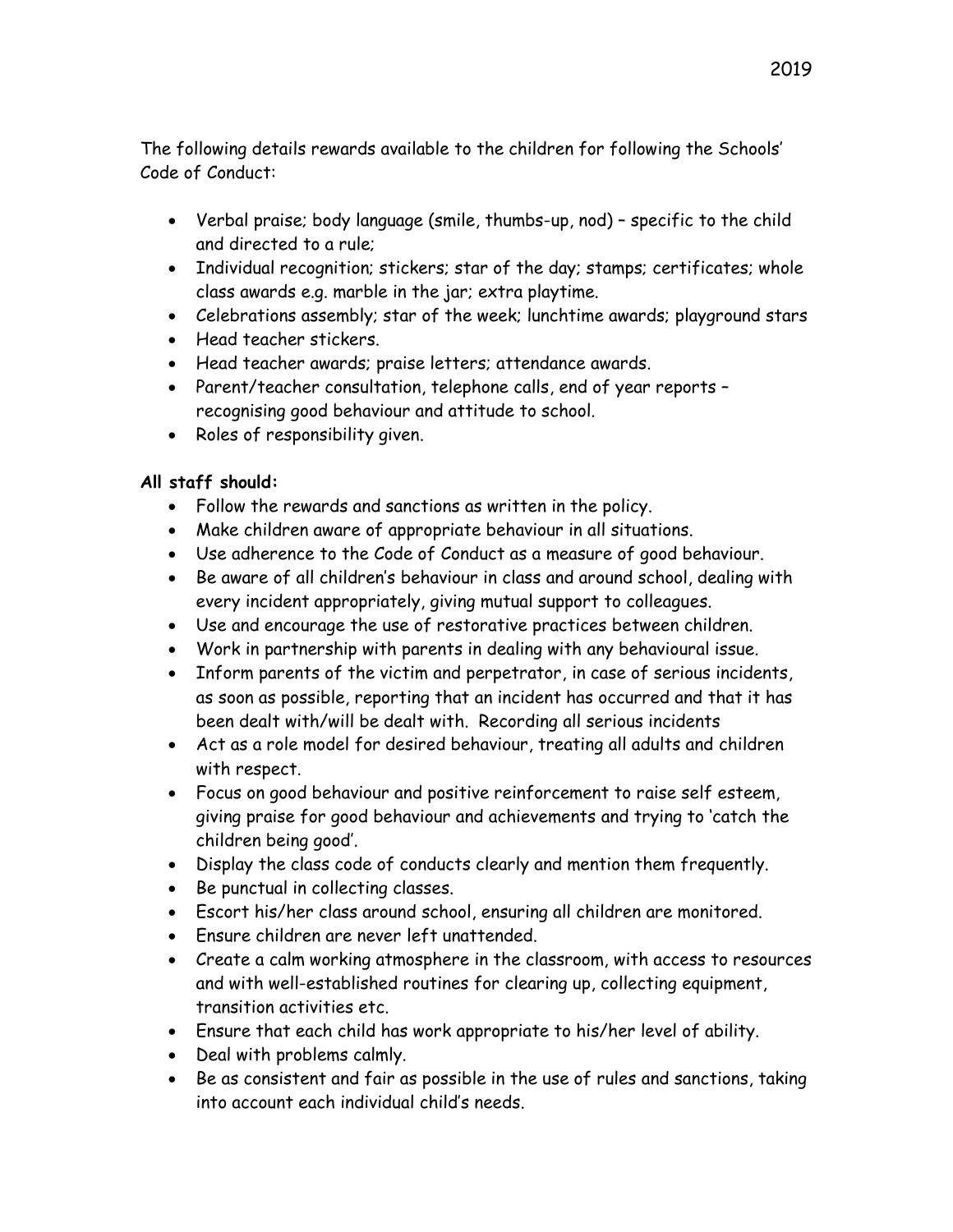- Work closely with senior managers and outside agencies, implementing advice and strategies in dealing with a child with behavioural difficulties.
- Remind children that they are representatives of the school when they are on their way to and from school and on school trips.

#### **Pupils should:**

- Follow the School Code of Conduct Class Contracts and Home School Agreement.
- Engage appropriately in restorative circles.
- Co-operate readily with all school staff.

#### **Parents should:**

- Support the school's hierarchy of rewards and sanctions.
- Help the children understand the rules and the need for them in an ordered society.
- Work in partnership with the school to promote high standards of behaviour at all times.
- Ensure their child attends school regularly/punctually and notify the school of reasons for absence.
- Sign and adhere to the Home/School Agreement.

## **Physical Violence**

- The Meadows Primary School will not tolerate the physical assault of pupils or adults in school. Violent conduct will be taken seriously and families will be informed immediately of any incidents where children or adults are assaulted.
- Children will be given one warning in any term with regards to physical assault, this will result in a day in school exclusion where the child works in isolation from his/her peers in the Sunshine Room or another classroom. If a repeat of this behaviour occurs during the term the perpetrator will have a fixed term exclusion from school.
- Following criteria set nationally regarding exclusions, persistent disruptive behaviour that is impacting on the attainment of the class may also result in exclusion.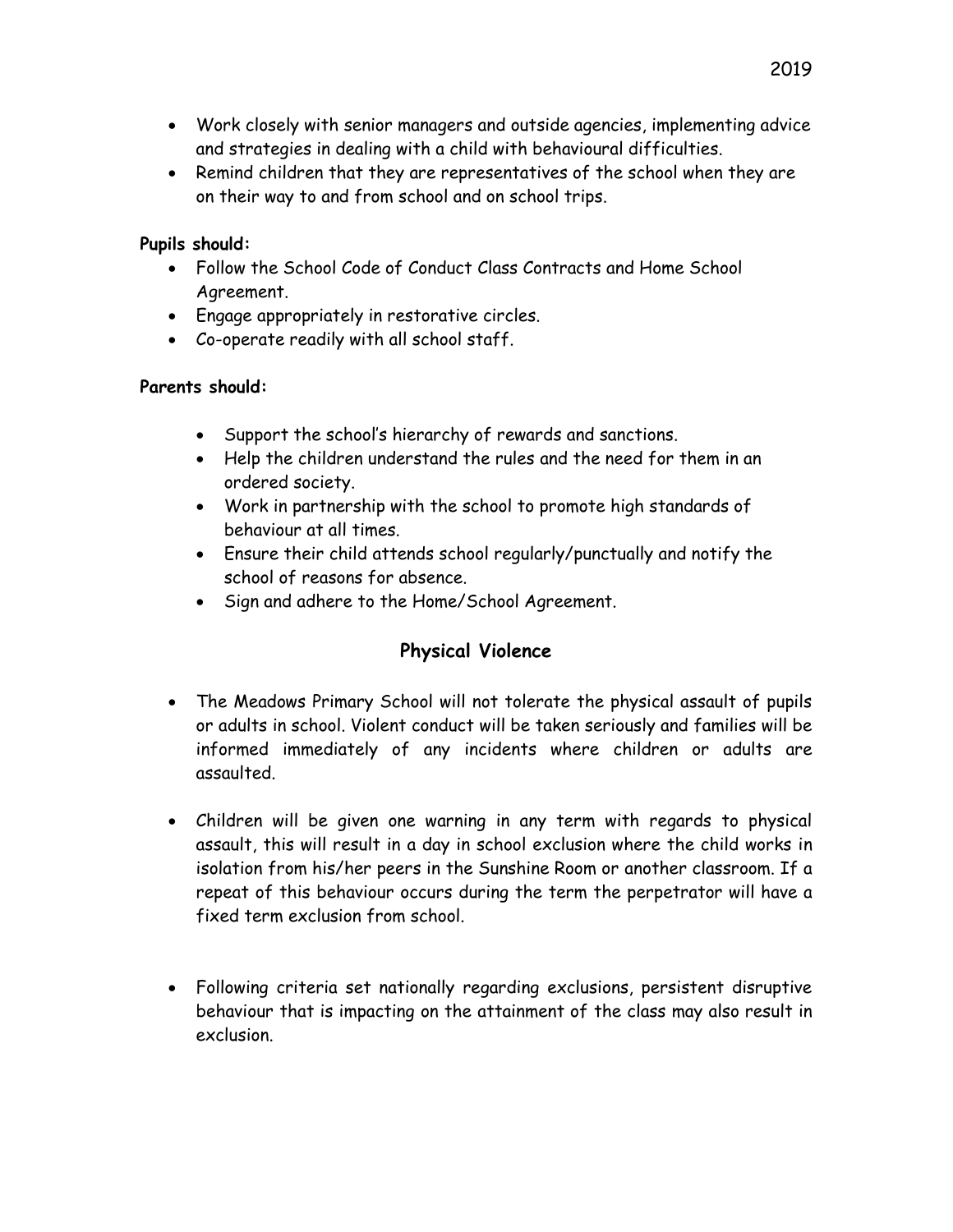- The school will ensure that learning is accessible to individuals through support and differentiation. Individual children's plans will be followed as necessary.
- The school will follow the Lincolnshire Ladder of Behaviour, involving other agencies as required to support children and staff.
- If with the above amendments children are unable to work appropriately in school, and disrupt the learning of others parents will be informed, isolation in school may be used and exclusions may be given.

| Adopted/reviewed            | Signature |
|-----------------------------|-----------|
| November 2007               |           |
| January 2010 with amendment |           |
| September 2012              |           |
| September 2014              |           |
| September 2016              |           |
| <b>April 2019</b>           |           |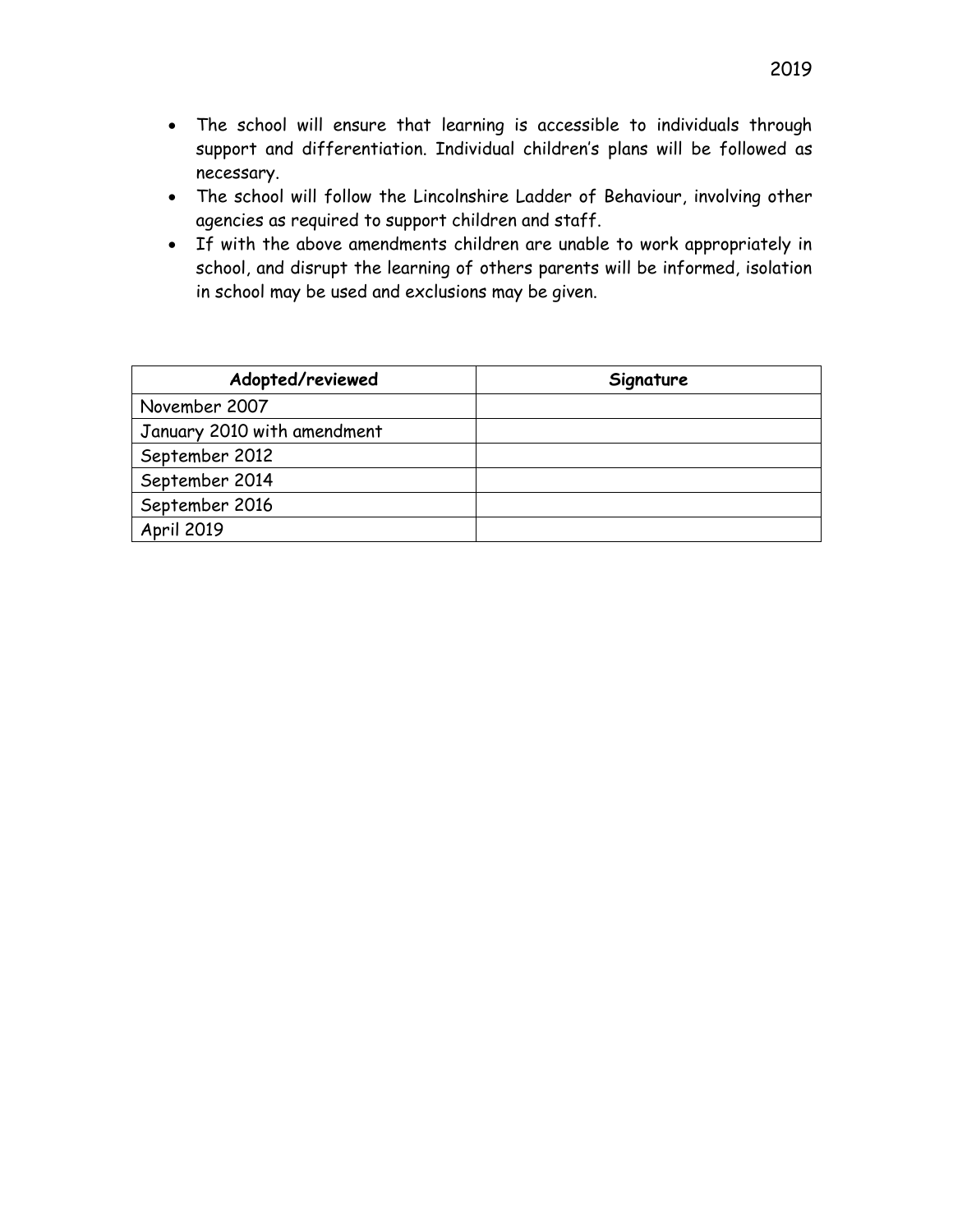The following are meant as a general guide for staff. The lists are not exhaustive and each behaviour issue should be decided upon individually. If you are in doubt seek advice from the Senior Leadership Team / Key Stage Leaders.

**Each child is INDIVIDUAL and has different needs to be taken in to consideration; however, no negative behavior is excused.**

- **1. Low level** (STOP AND THINK KS2)
	- In attentive / off task behaviour/ avoidance strategies
	- Not following actions first time
	- Not lining up
	- Shouting out

Whole class and small group restorative circles used to:

- Reinforce class rules (class target and reward)
- Encourage to make the right choices
- Reflection time within class (eg. on carpet) / with class teacher
- **2. Medium level** (Yellow KS2)

 Head teacher notified/ incident form completed Parents made aware by **class teacher** (telephone/ in person)

For example:

- Persistent "**Low level**" as above
- Rough playground behaviour
- Refusal to work
- Disrupting learning for others
- Inappropriate and unkind language (e.g. "For god's sake", "You idiot")

Restorative circle used and together sanctions/ actions put in place using the list below as a guide.

- time out in own classroom /with another teacher
- missed privileges